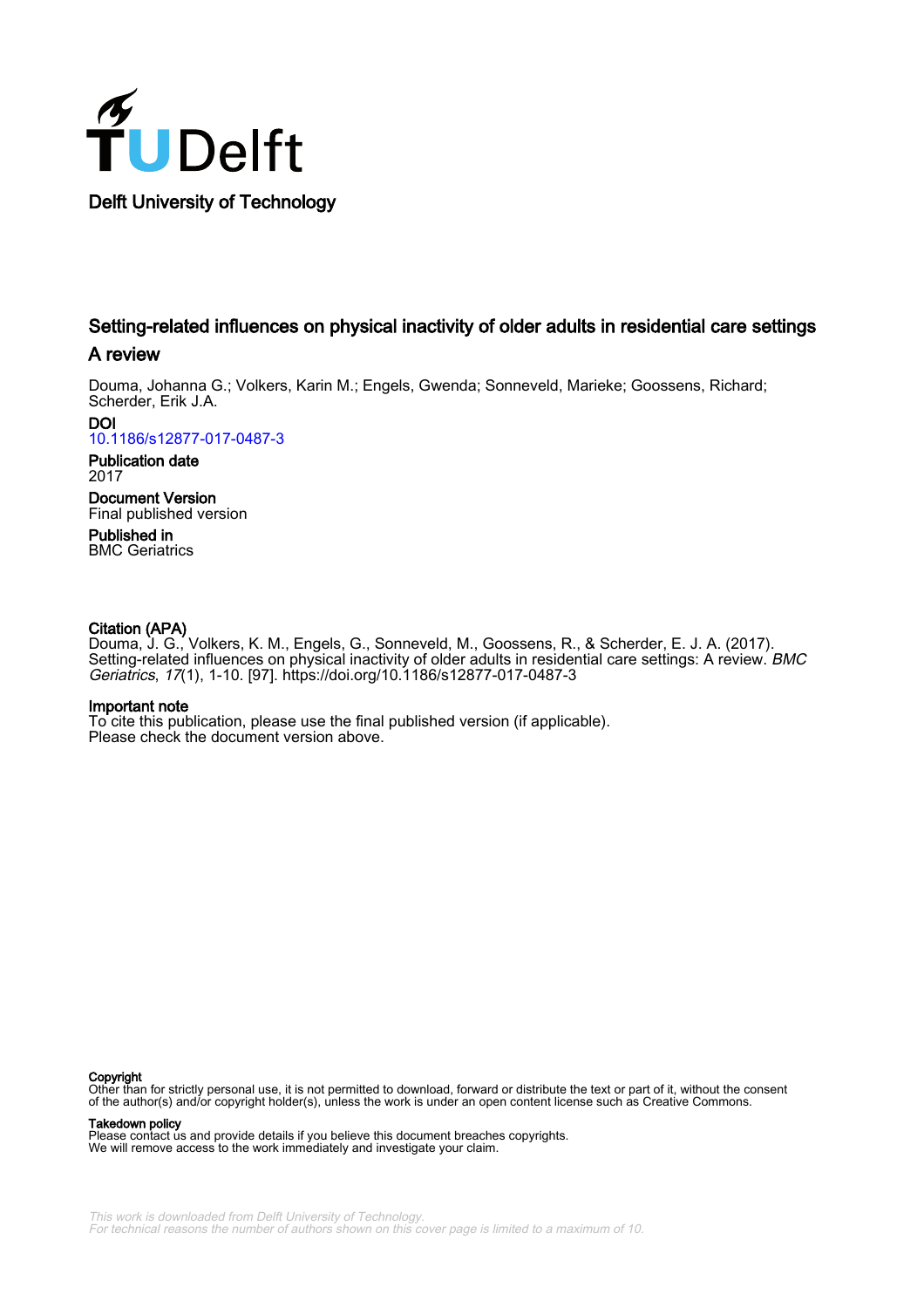# **RESEARCH ARTICLE External Structure Community Community Community Community Community Community Community Community**



# Setting-related influences on physical inactivity of older adults in residential care settings: a review

Johanna G. Douma<sup>1\*</sup>, Karin M. Volkers<sup>1,5</sup>, Gwenda Engels<sup>1</sup>, Marieke H. Sonneveld<sup>2</sup>, Richard H.M. Goossens<sup>2,3</sup> and Erik J.A. Scherder<sup>1,4</sup>

# Abstract

Background: Despite the detrimental effects of physical inactivity for older adults, especially aged residents of residential care settings may spend much time in inactive behavior. This may be partly due to their poorer physical condition; however, there may also be other, setting-related factors that influence the amount of inactivity. The aim of this review was to review setting-related factors (including the social and physical environment) that may contribute to the amount of older adults' physical inactivity in a wide range of residential care settings (e.g., nursing homes, assisted care facilities).

Methods: Five databases were systematically searched for eligible studies, using the key words 'inactivity', 'care facilities', and 'older adults', including their synonyms and MeSH terms. Additional studies were selected from references used in articles included from the search. Based on specific eligibility criteria, a total of 12 studies were included. Quality of the included studies was assessed using the Mixed Methods Appraisal Tool (MMAT).

Results: Based on studies using different methodologies (e.g., interviews and observations), and of different quality (assessed quality range: 25-100%), we report several aspects related to the physical environment and caregivers. Factors of the physical environment that may be related to physical inactivity included, among others, the environment's compatibility with the abilities of a resident, the presence of equipment, the accessibility, security, comfort, and aesthetics of the environment/ corridors, and possibly the presence of some specific areas. Caregiver-related factors included staffing levels, the available time, and the amount and type of care being provided.

Conclusions: Inactivity levels in residential care settings may be reduced by improving several features of the physical environment and with the help of caregivers. Intervention studies could be performed in order to gain more insight into causal effects of improving setting-related factors on physical inactivity of aged residents.

Keywords: Aged, Nursing home, Review, Sedentary lifestyle, Environment design, Caregiver

# Background

In 2012, The Lancet published a series of studies on physical activity, performed by the Lancet Physical Activity Series Working Group. One of these studies focused especially on physical inactivity and its negative influence on health, and even used the phrase 'pandemic of physical inactivity' [\[1](#page-9-0)]. This might be particularly true for older people, as physical activity levels may be lower for older adults than for younger people. In 2007, 21.6%

\* Correspondence: [j.g.douma@vu.nl](mailto:j.g.douma@vu.nl) <sup>1</sup>

Clinical Neuropsychology, Vrije Universiteit Amsterdam, Van der Boechorststraat 1, 1081 BT Amsterdam, the Netherlands

of the U.S. noninstitutionalized older adults participated in regular leisure-time physical activity, compared to 37.1% of people aged 18-24 [\[2](#page-9-0)]. Regular leisure-time physical activity was defined here as a minimum of five times of half an hour of light or moderate intensity physical activity per week, or a minimum of three times 20 minutes of vigorous intensity physical activity per week. In addition to lower physical activity levels, more inactivity is observed in older adults. In 2007, 54.1% of the U.S. noninstitutionalized older adults were inactive, compared to 32.9% of people aged 18-24 [\[2](#page-9-0)]. Inactivity was defined here as not engaging in leisure-time physical activity of light or moderate, or vigorous intensity for a minimum of 10



© The Author(s). 2017 **Open Access** This article is distributed under the terms of the Creative Commons Attribution 4.0 International License [\(http://creativecommons.org/licenses/by/4.0/](http://creativecommons.org/licenses/by/4.0/)), which permits unrestricted use, distribution, and reproduction in any medium, provided you give appropriate credit to the original author(s) and the source, provide a link to the Creative Commons license, and indicate if changes were made. The Creative Commons Public Domain Dedication waiver [\(http://creativecommons.org/publicdomain/zero/1.0/](http://creativecommons.org/publicdomain/zero/1.0/)) applies to the data made available in this article, unless otherwise stated.

Full list of author information is available at the end of the article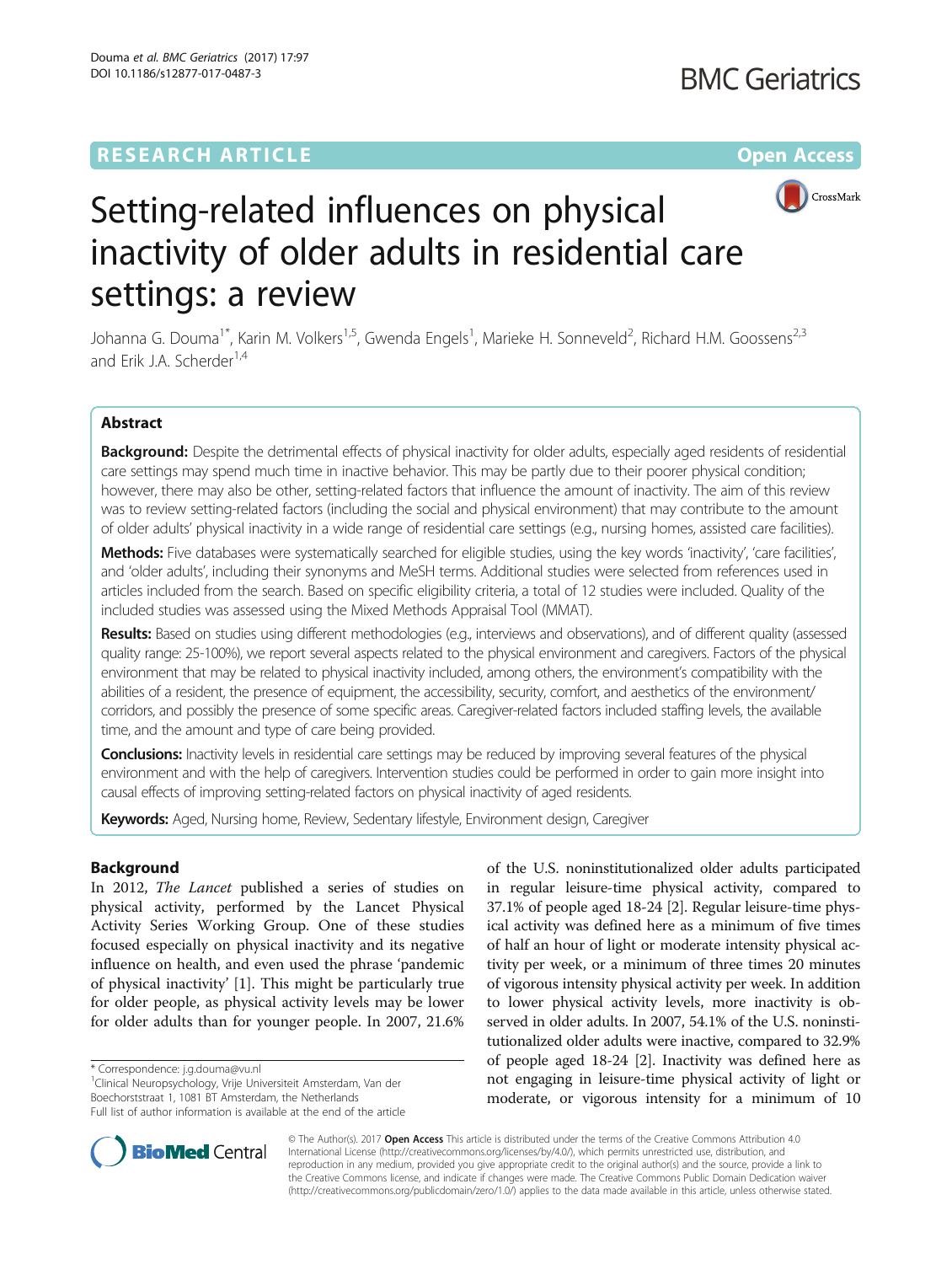minutes at a time, or an inability to engage in leisure-time activity. A recent review furthermore described that older adults spend 5.3-9.4 hours per day in inactive behavior [\[3](#page-9-0)].

Whereas physical activity has been shown to be associated with multiple health benefits [\[4](#page-9-0)], being physically inactive has several detrimental effects for older people. It can negatively influence cognition [[5\]](#page-9-0), contribute to a decline in physical function [[6\]](#page-9-0), and is considered a risk factor for several chronic diseases [\[7](#page-9-0)]. It even has a similar detrimental effect with regard to life expectancy as smoking and obesity [[8\]](#page-9-0).

Notwithstanding these detrimental effects of physical inactivity, within the aged population inactivity levels seem to be even higher in residents of a wide range of residential care settings (settings where older adults live other than the community) than in community-dwelling older adults. This was found, for example, for female residents of homes for the aged [\[9](#page-9-0)] and assisted care facilities [[10\]](#page-9-0), who were more sedentary than their community-dwelling counterparts. Women living independently were engaged in more active activities, such as household work, while institutionalized women spent more time in seated activities, such as reading [\[9](#page-9-0)]. When both genders were included, also less activity was recorded in residents of aged care facilities than in the older adults who lived independently [\[11\]](#page-9-0). In continuing care retirement communities or similar housing providers, lower levels of physical activity were found in nursing care than in assisted living, and lower levels of activity in assisted living than in independent living settings [[12\]](#page-9-0).

Even though some of the above-mentioned studies included only ambulatory residents, in general the higher level of physical inactivity in residential care settings than in the community might be due to a worse health condition of residents. Physical limitations have been mentioned most often as barrier to physical activity in at least one study [\[13](#page-9-0)]. Nursing home residents may suffer from diseases such as heart failure, a disease that often coincides with other diseases and with the use of multiple medications [\[14\]](#page-9-0). Polypharmacy is a known phenomenon among nursing home residents and is also related to, among others, ischemic heart disease, depression, and pain [[15](#page-9-0)]. Pain is found to be related to physical inactivity as well [\[16\]](#page-9-0).

Besides the difficult-to-modify factors described above, there may also be other, setting-related factors that could influence inactivity levels in residents of residential care settings. These factors include all aspects of a resident's direct environment, such as the physical and social environment in the care setting. Such setting-related factors might be easier modifiable; therefore, if such factors become known, interventions can be directed towards decreasing detrimentally high levels of physical inactivity by making changes in the environment, possibly even apart from increasing residents' participation in organized physical activity programs. An overview of the literature would be particularly useful to identify what setting-related factors might be addressed in order to reduce inactivity. However, to our knowledge, no previous review has focused specifically on setting-related reasons for 'spontaneous' inactivity (i.e., apart from participation in organized activities) of aged residents of residential care settings in all literature up to now.

# Aims

The aim of the present review is to review all studies that describe setting-related, environmental factors that are related to the level of physical inactivity of older adults living in a residential care setting.

# **Methods**

## Literature search

For this review, the PubMed, PsychINFO, Embase, Cinahl, and Cochrane databases were systematically searched for studies on physical inactivity of older adults in various care settings. The key words 'inactivity', 'care facilities', and 'older adults' were used, including their synonyms and MeSH terms. The term 'activity' or its synonyms were not included in the search, to have the focus specifically on inactivity. The search terms for the five databases are shown in (Additional file [1](#page-8-0)). The search was conducted on 2 April 2012, and initially resulted in 5648 references. A search update using the same key words was conducted on 16 July 2015, and initially resulted in 2347 references.

#### Study selection

After duplicates were removed, two reviewers (JGD and GE) independently evaluated the remaining titles and abstracts, based on the inclusion and exclusion criteria. Inclusion criteria were: 'physical inactivity induced by the nursing home/residential care setting' should be a main topic; papers needed to be written in English; should contain data on inactivity of aged residents (if no version of the word 'elderly' was used, an age of 65+ was considered old); have at least one ambulatory participant included; and describe 'unneeded' inactivity in humans. In order to obtain information on such unneeded inactivity, studies including only participants who were immobile (i.e., unable to be physically active), or with one or more specific disease(s) such as dementia (that might explain the inactivity to a certain extent) were excluded. Other exclusion criteria were: studies describing inactivity due to restraint use; and studies that were case studies, reviews, or intervention studies (except interventions in which changes in the environment were made, if these also contained useful baseline data).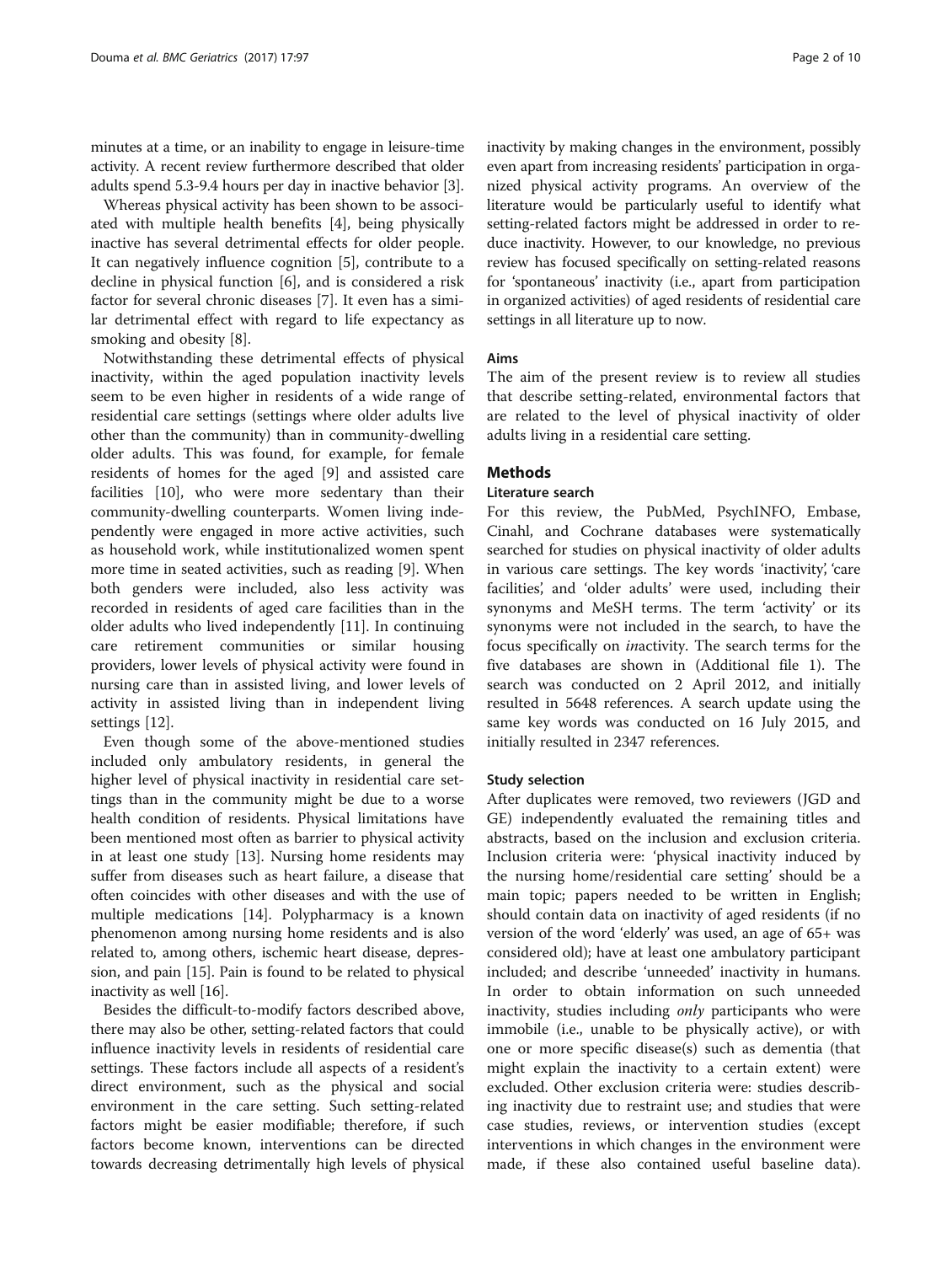Discrepancies between evaluations were discussed, so that a joint decision could be made.

For all the remaining references, attempts were made to collect the full papers on physical inactivity in nursing homes and other residential care settings. The full papers were evaluated (JGD) to decide whether they met the above-mentioned eligibility criteria, and additionally, whether they studied and described setting-related factors that possibly influence physical (in)activity. If a paper met these criteria, it was included in the review. Additional full papers were also collected; these articles were selected from references used in articles included from the search, and were included if they met the criteria described above.

In order to include as many studies as possible on this subject, there were no restrictions concerning the study design, methods used to collect data on physical inactivity or the reasons for it, or to the applied definition of (in)activity, other than those described in the eligibility criteria. However, the (in)activity described had to be 'spontaneous', that is, not part of an organized (group) activity. Studies describing any other activity or lack of it could be included.

## Data collection and data analysis

The included papers were carefully searched for information on possible setting-related factors influencing physical inactivity. These factors were grouped into two main categories: 1) the influence of the physical environment; and 2) the influence of caregivers on the physical inactivity levels of residents. Study characteristics of all included studies were summarized under the heading 'Study characteristics' of the Results section. This section also includes the results of the quality assessment (see below). The two subsequent sections describe the main results and conclude with a summary, in which the number of studies supporting the results is shown, as well as their assessed quality. Since articles were included irrespective of the applied definition of physical (in)activity, in this review the terms 'inactivity' and 'activity', as well as their synonyms, were used in their broadest sense, that is, not necessarily determined by set values such as guidelines or specific definitions for physical (in)activity.

# Quality assessment

Quality of the included studies was assessed using the Mixed Methods Appraisal Tool (MMAT) [[17](#page-9-0)]. This tool is especially designed for assessing the quality of quantitative, qualitative, and mixed methods studies that are included in the same review. First, two screening questions need to be answered in order to assess the feasibility of using the tool for the study concerned. In addition, the study type is determined (which we based on the

collected data for the study's results section). Second, the quality of the study is assessed, using four questions for a quantitative study (different questions for randomized controlled, randomized non-controlled, and descriptive studies), or a qualitative study. For a mixed methods study, both the questions for the quantitative sub-domain and the qualitative domain need to be answered, as well as three questions on the mixed methods design. The final score for mixed methods studies is based on the score of the lowest-scoring section. For all types of studies, one asterisk (\*) is indicative of a score of 25%,  $** = 50\%$ ,  $*** = 75\%$ , and  $*** = 100\%$ . Quality assessment was performed by two researchers (JGD and RECSM), and discrepancies between scores were discussed. If no consensus was reached, a third researcher (GE) was asked for a third opinion on the item(s) concerned, in order to achieve a final quality score for all included studies.

# Results

# Study selection

After removing duplicates, and excluding references based on their title, abstract, setting, study type, and/or language, attempts were made to collect 51 full papers in the original search. This was possible for all but one paper, of which a full text could not be obtained; this study was therefore excluded. Based on the full texts, only seven of the remaining 50 papers met the criteria and were included. Two additional articles that were referred to in at least one of the seven papers were included as well, resulting in a total of nine papers that were included based on the original search.

For the search update, 24 full papers were collected, of which only one paper met all the eligibility criteria. Two additional papers were included that were referred to in this one paper, resulting in three papers that were added based on the search update. In all, 12 papers were included in this review. The selection process is shown in Fig. [1](#page-4-0).

# Study characteristics

The study characteristics including the assessed quality of the 12 final papers are shown in (Additional file [2](#page-8-0): Table S1). In total, five studies included information on influences of the physical environment, five studies on influences of caregivers, one study provided information on both factors, and one study provided information that could not be traced back to a specific factor. Based on the quality assessment, two studies (both qualitative) scored 100% and thus were assessed as meeting all criteria, four studies (two quantitative, two qualitative) scored 75%, four studies (three quantitative, one qualitative) scored 50%, and two studies (one mixed methods, one qualitative) scored 25%.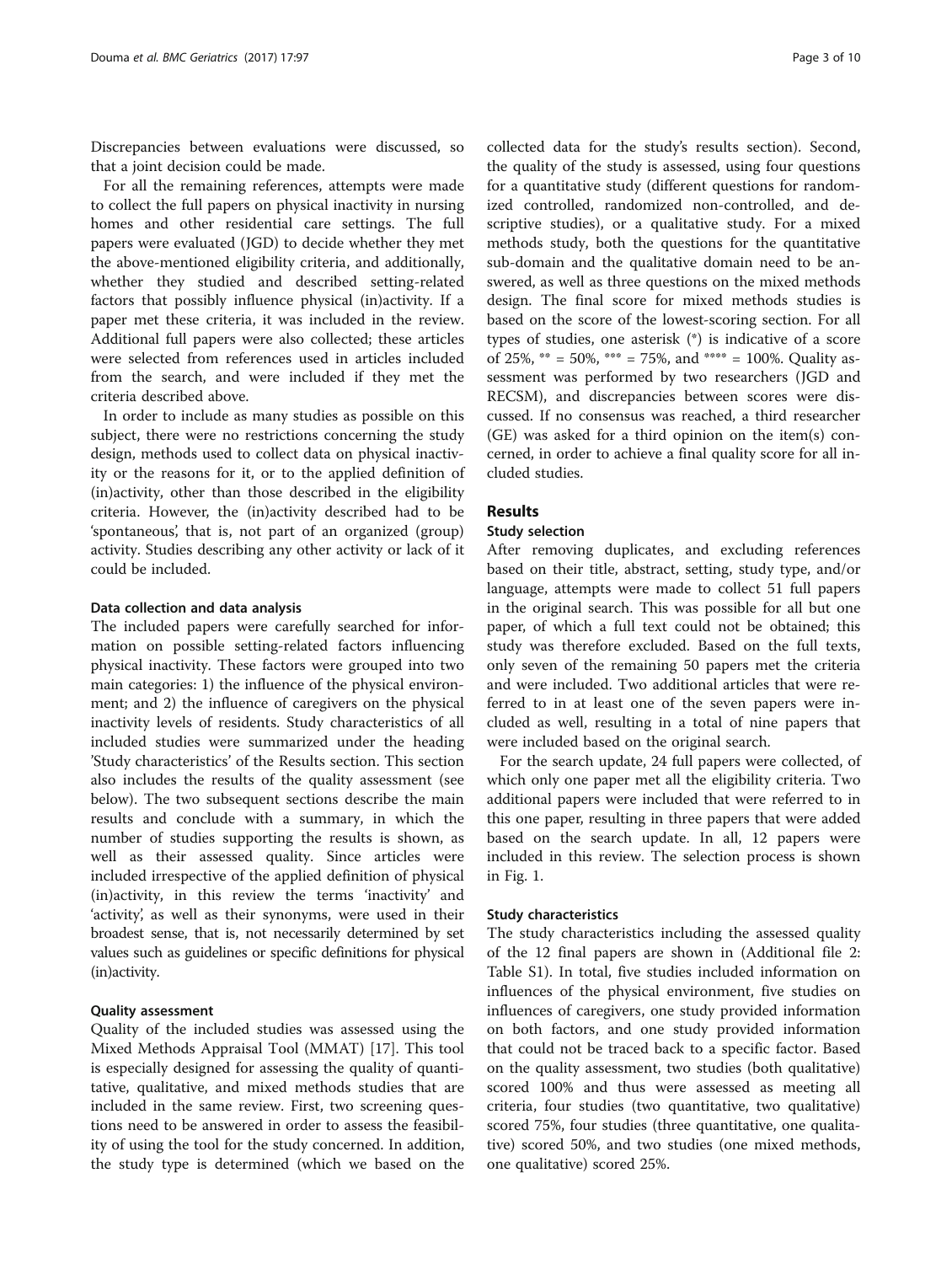<span id="page-4-0"></span>

#### Factors in the physical environment

With regard to the physical environment, first, a better person-environment fit (i.e., the fit between someone's abilities and the demands of the environment, such as the right height of kitchen shelves for residents) is found to be related to more activity based on actigraphy activity counts [[18\]](#page-9-0). This was not the case for the number of steps per day. These results were observed by examining residents of two different types of settings together. When the two types of settings were compared, both the functional ability and physical activity of residents were comparable, based on the ratings of caregivers. However, residents of the setting with, among others, a worse person-environment fit as regards the indoor environment were less physically active than residents in the setting with a better fit, based on actigraphy data.

Second, specific characteristics of the environment in terms of the layout of the building and it's interior may influence inactivity levels. More specifically, a larger scaled building with more office space and other distances between several types of areas, improved accessibility features (e.g., greater corridor width), additional physical amenities, and the presence of a little more features concerning security (e.g., call buttons in the rooms of residents) may lead to a decrease in

observed levels of passivity; a change that was observed when all residents of a nursing home moved to a new building [[19\]](#page-9-0). In this study, interpersonal behavior increased. Another finding was that orienting became harder for the aged residents, due to the increased size and complexity of the setting. Even though there are more changes associated with a relocation than just the physical environment (e.g., in this study a third of the residents in the new building were new residents), the change in physical environmental features as measured by the Physical and Architectural Features Checklist from the Multiphasic Environmental Assessment Procedure was suggested as an important source of the change in behavior.

The security and accessibility and comfort of the physical environment may also specifically influence corridor walking [\[20\]](#page-9-0). Based on focus group discussions with residents of assisted living facilities, important aspects related to corridor walking regarding the security were good handrails, and carpet as the preferable type of floor covering. Concerning the accessibility and comfort, wide corridors, the possibility to sit, either long or short walking distances (depending on the reason for walking, i.e., for getting to destinations like the dining room or activity rooms, for exercising, or for social interaction),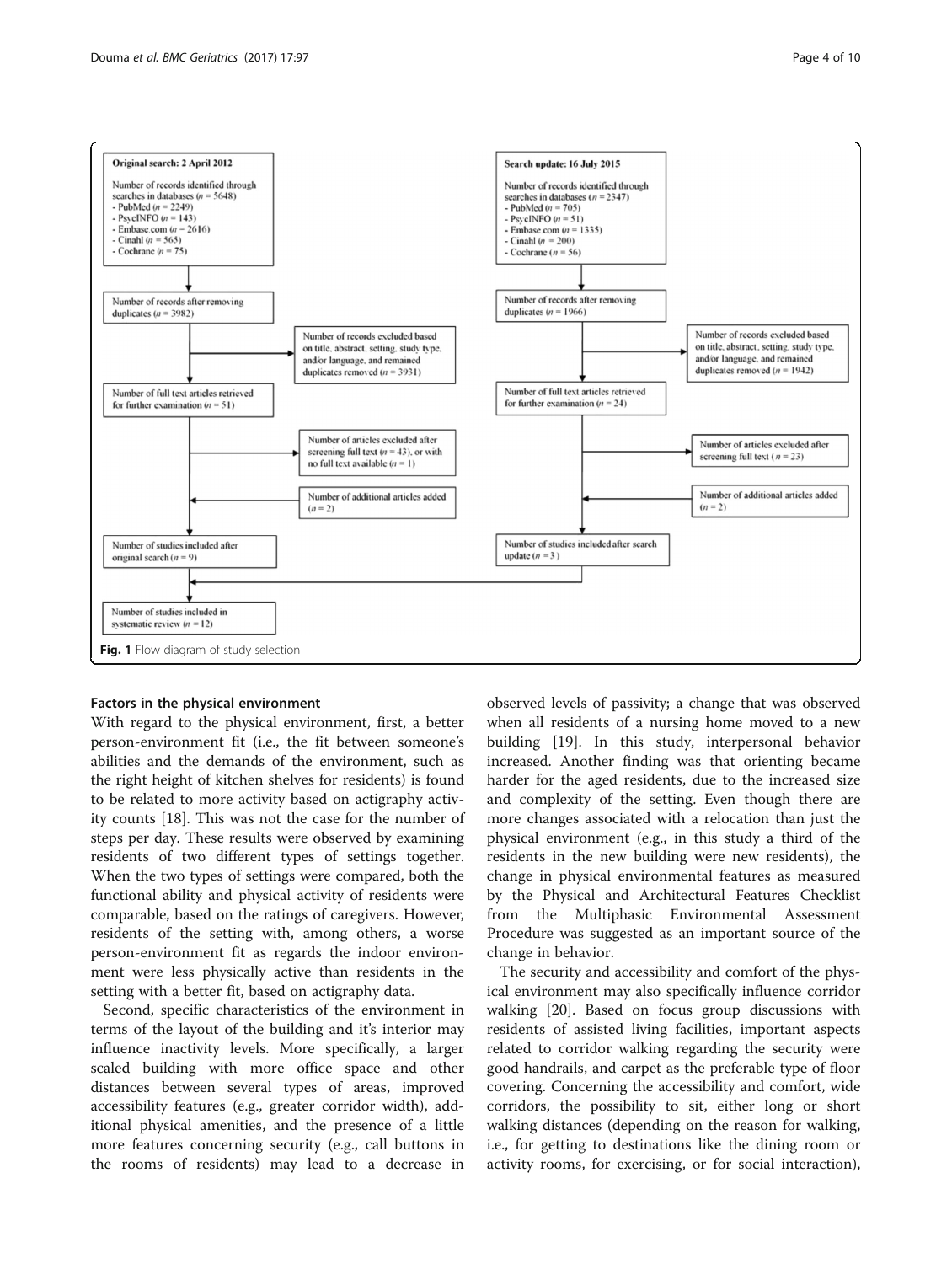large elevator dimensions, and the accessibility of activity areas and restrooms were important. Negative aspects of walking indoors as compared to outdoors reported by residents were that there was a limited walking area (in some facilities), and that there were not as many things to see indoors as outdoors. Residents would enjoy corridor walking more if there were more aesthetically pleasing additions, such as artwork, plants, and windows [[20\]](#page-9-0).

Third, both the furniture and equipment present in residential care settings could also play a role in the physical inactivity of residents. In the rooms of less mobile older adults, beds were described in interviews with older adults as covering a large part of the room [[21\]](#page-9-0). In addition, physical aids were often unfitting. Even though it was not specifically mentioned whether these aspects described for old people's homes induced physical inactivity, this may actually be the case, as another interview study with older adults found that the readiness to be physically active decreases when a longterm care environment lacks equipment and appropriate areas for activities [[13](#page-9-0)].

Fourth, based on surveys with managers and staff, one indoor facility (i.e., a physical therapy room), and two outdoor environmental features (i.e., a garden and a golf course) were found to be positively related to the percentage of residents in residential care settings who engaged in regular physical activity [\[12\]](#page-9-0). However, the number of indoor activity facilities did not seem to be significantly related to the percentage of residents who walked. The relationships between the presence of facilities/features in the physical environment and participation in several types of activities (possibly others than described here) were often found to be made weaker or even statistically non-significant by adding at least the covariate 'number of available activity programs'. It was therefore proposed by the authors that an interplay between the physical environment, the organization, and characteristics of the resident could be more informative with regard to physical activity [[12\]](#page-9-0).

In sum, there are several physical environmental factors that seem to play a role in residents' (in)activity levels. Most evidence is present for the influence of a range of specific characteristics of the environment, mainly those regarding safety and accessibility [[19](#page-9-0)\*\*\*, [20\\*](#page-9-0)\*\*\*]. A lack of suitable activity equipment and areas might also contribute to unneeded inactivity [[13](#page-9-0)\*\*\*, [21](#page-9-0)\*\*]. Not only the actual environmental features seem to be important, but also their fit with the residents' abilities [[18](#page-9-0)\*\*]. Finally, a few specific indoor or outdoor facilities may (possibly together with other factors) be related to activity levels of residents [[12](#page-9-0)\*].

# Caregiver-related factors

With regard to caregiver-related factors, first, the number of caregivers seems to play an important role in altering the level of physical inactivity. In one study, observations showed more inactivity by nursing home residents (of which some were rehabilitation patients) during weekends compared to weekdays, which co-occurred with fewer observed staff members for a greater number of observed residents in the weekends compared to weekdays [\[22\]](#page-9-0). Also with regard to the estimated amount of time residents of nursing homes spent in bed, more inactivity was observed in homes with lower staffing levels than in homes with high staffing levels [[23](#page-9-0)]. In the latter study, division in the high- or low-staffinghome category was based on state cost reports and interviews with staff. Participants residing in homes with high staffing levels spent less time in bed (three hours during daytime) than participants residing in homes with lower staffing levels, who spent as much as five hours in bed during the day, both amounts of time being estimated averages. A facility's staffing level was found to be the strongest predictor of observed in-bed times of residents [[23\]](#page-9-0).

Second, also the time caregivers have available may contribute to the amount of (in)activity of residents, a conclusion based on interviews with relatives of residents of residential care facilities. Caregivers have been perceived not to have sufficient time for individual residents [[24, 25](#page-9-0)], which might be due to caring for more severely ill residents, but also to business with other tasks [[24](#page-9-0)]. A lack of time can be a reason caregivers cannot go for a walk with residents [\[24](#page-9-0), [25](#page-9-0)]. In addition, when caregivers have to do other tasks (e.g., cleaning) and are absent from the shared living/dining room [\[24](#page-9-0)], residents may sit there inactively or fall asleep [\[24, 25](#page-9-0)]. However, caregivers' business may also lead to a delay in the time residents can be brought to bed [[24](#page-9-0)].

Third, the amount and type of care given may be important. For example, based on interviews with aged residents of old people's homes, caregivers may use 'activating' care by helping residents transferring from their beds to wheelchairs, but they may also bring residents to bed for a nap after lunch [[21\]](#page-9-0). Caregivers may furthermore assist residents with walking: nursing homes seem to differ in the amount of help with walking residents receive from caregivers. In nursing homes with a higher proportion of bedfast residents based on scores on the Minimum Data Set bedfast prevalence quality indicator, participants were observed more time in bed; however, interviews with participants who were able to respond sufficiently to an interview also indicated that caregivers in these nursing homes provided them with more help with walking than was indicated for nursing homes with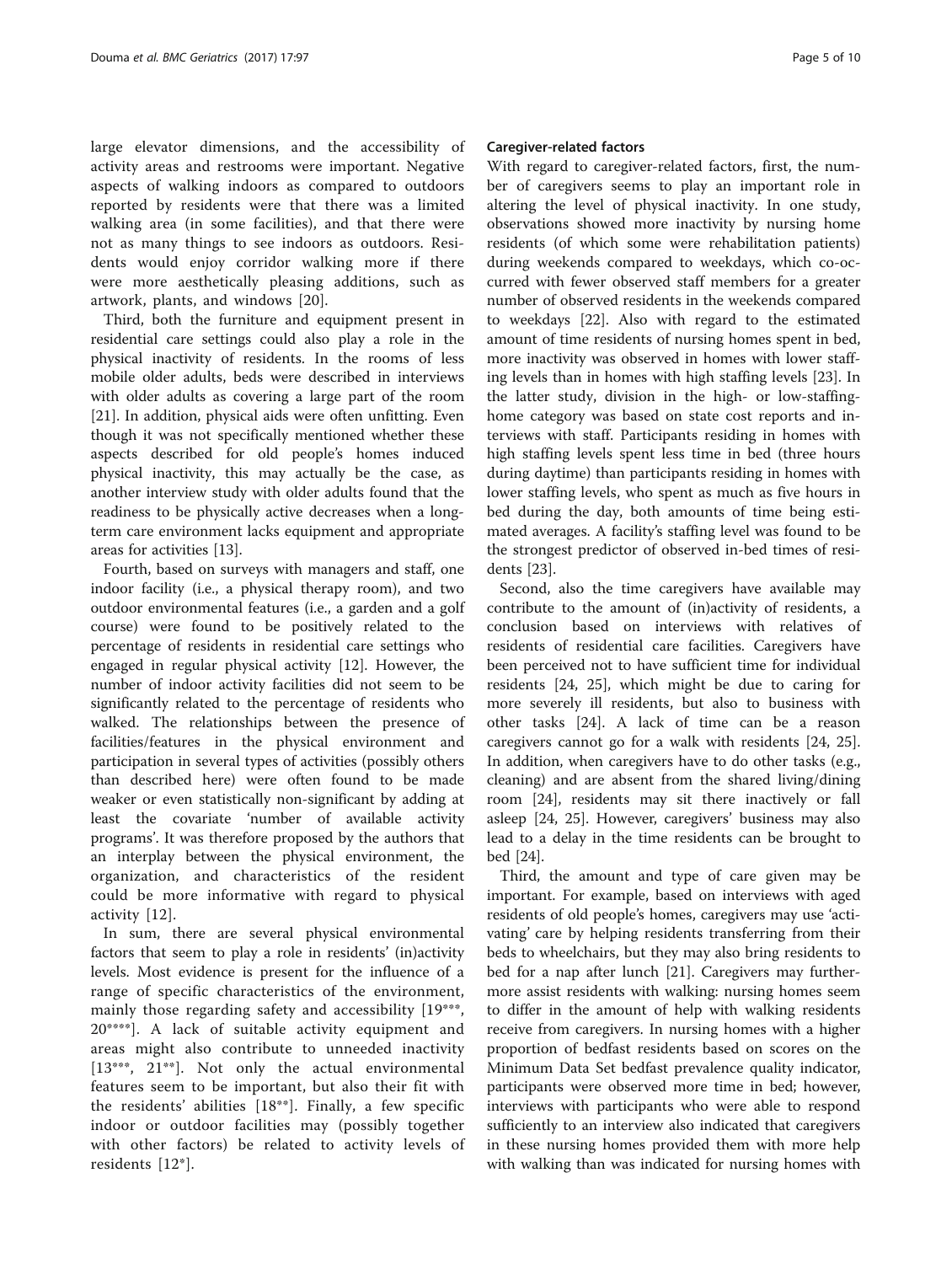a lower proportion of bedfast residents [[26\]](#page-9-0). The effect of walking assistance on the level of physical inactivity was not further described. However, providing help to residents who need assistance to some degree may be of importance, as another study in which older adults had been interviewed stated that the process of becoming bedfast can be delayed by coping with limited mobility in a positive way as well as by supplying the right help [[21](#page-9-0)].

Caregivers of residential care facilities seem to differ in the way they approach residents. Based on interviews with relatives, some caregivers seem to do only what they should do, whereas others have a more active approach towards residents, in which they, for example, invite residents to help wiping the table [\[24\]](#page-9-0).

Lastly, having nothing to do might also be a reason for nursing home residents to only sit during the day [[27\]](#page-9-0). It remains unclear, however, if this reason derived from a limited number of the residents during interviews was related to a lack of social interactions, to a lack of organized activities, and/or possibly even to another factor.

In sum, with regard to the caregiver factor, lower staffing levels seem to be an important factor in residents' physical inactivity levels [[22\\*](#page-9-0)\*, [23\\*](#page-9-0)\*\*]; this aspect is supplemented with the finding that also the time that caregivers have available can contribute to (in)activity [[24\\*](#page-9-0), [25](#page-9-0)\*\*\*]. Varying approaches of caregivers towards residents might be needed to be taken into account as well [[21\\*](#page-9-0)\*, [24\\*](#page-9-0)]. As nursing homes differ in the amount of walking assistance provided [\[26\\*](#page-9-0)\*], it is important to realize that among others providing the right help can delay the process of becoming bedfast [\[21\\*](#page-9-0)\*]. Lastly, having nothing to do might be related to aged residents' inactivity [[27\\*](#page-9-0)\*\*\*; indefinite factor].

# **Discussion**

The aim of this review was to describe setting-related, environmental factors that are related to the level of physical inactivity of older adults living in residential care settings. To this end, a systematic search of the literature was performed, resulting in 12 eligible papers of different study types. Although a previous review reported several barriers to physical activity and restorative care programs [[28](#page-9-0)], the current review adds to this important field by focusing specifically on setting-related reasons for 'spontaneous' physical inactivity (i.e., apart from participation in organized activity programs) in all literature up to now. The results suggest that several aspects of the physical environment may play a role in the level of physical (in)activity. This factor was supported by six studies [\[12\\*](#page-9-0), [13\\*](#page-9-0)\*\*, [18\\*](#page-9-0)\*, [19](#page-9-0)\*\*\*, [20](#page-9-0)\*\*\*\*, [21\\*](#page-9-0)\*]. Furthermore, caregivers seem to be important for the amount of (in)activity; a factor that was supported by six studies [\[21\\*](#page-9-0)\*, [22\\*](#page-9-0)\*, [23\\*](#page-9-0)\*\*, [24](#page-9-0)\*, [25](#page-9-0)\*\*\*, [26\\*](#page-9-0)\*]. One

other study provided additional information; however, it was unclear to what factor [[27](#page-9-0)\*\*\*\*].

Finding the physical environment and caregivers as environmental factors influencing physical inactivity levels is in line with previous literature. For example, both in an adult [\[29\]](#page-9-0) and an older adult population [\[30\]](#page-9-0), possible factors influencing physical activity can be clustered into three main factors. One of these main factors is the cluster 'environmental factors', consisting of the social and physical environment [\[29](#page-9-0), [30](#page-9-0)]; two environmental factors that are similar to the ones that were reported in the present review. The other two main factors are the clusters 'personal characteristics' and 'program or regimen-based factors' [\[29](#page-9-0), [30](#page-9-0)]. In another study, comparable influencing factors were proposed as reasons for inactivity in nursing homes, although clustered somewhat differently, namely patient-related, organizational (i.e., organized meaningful activities, and caregiverrelated aspects), and environmental aspects [[31\]](#page-9-0). In the present review, we purposefully focused on the environmental factors, including the physical and social environment, as these factors offer indications on how the regular daily environment of a residential care setting may contribute to the level of inactivity, and, consequently, how the level of inactivity may be changed through changes in this environment.

Outside the scope of the present review, there are indeed other, more individual factors that could influence residents' level of physical (in)activity. One of these factors, obviously, is physical impairment or health problems [[13\]](#page-9-0). In addition, some residents may be dependent on others to become activated if possible [[24\]](#page-9-0), which emphasizes the importance of the environment in lowering inactivity levels. A resident's degree of satisfaction about living in a nursing home, depressive symptoms [[32\]](#page-9-0), risk of falling [[33](#page-9-0)] and fear of falling, a history of inactivity, and too little knowledge of the beneficial effects of physical activity [\[13](#page-9-0)] are other examples of individual factors related to physical (in)activity. In addition, residents' response to the environmental factors may also differ between residents. For example, besides the important role of caregivers in altering the amount of physical inactivity, residents' attitude towards caregivers can sometimes play a role in the level of inactivity. Some people who need help to get out of bed, stay in bed some days, even though they think it is important to get up briefly, because they do not want to waste caregivers' time and cause difficulty [[21\]](#page-9-0). Residents may also differ in how they experience and value the nursing home setting. Some residents may want to have more to do in a nursing home, whereas others often value doing nothing and rest [[27\]](#page-9-0), possibly to look back on life [\[24](#page-9-0), [27\]](#page-9-0) and/or prepare for death [[24](#page-9-0)]. Such reasons should naturally be taken into account.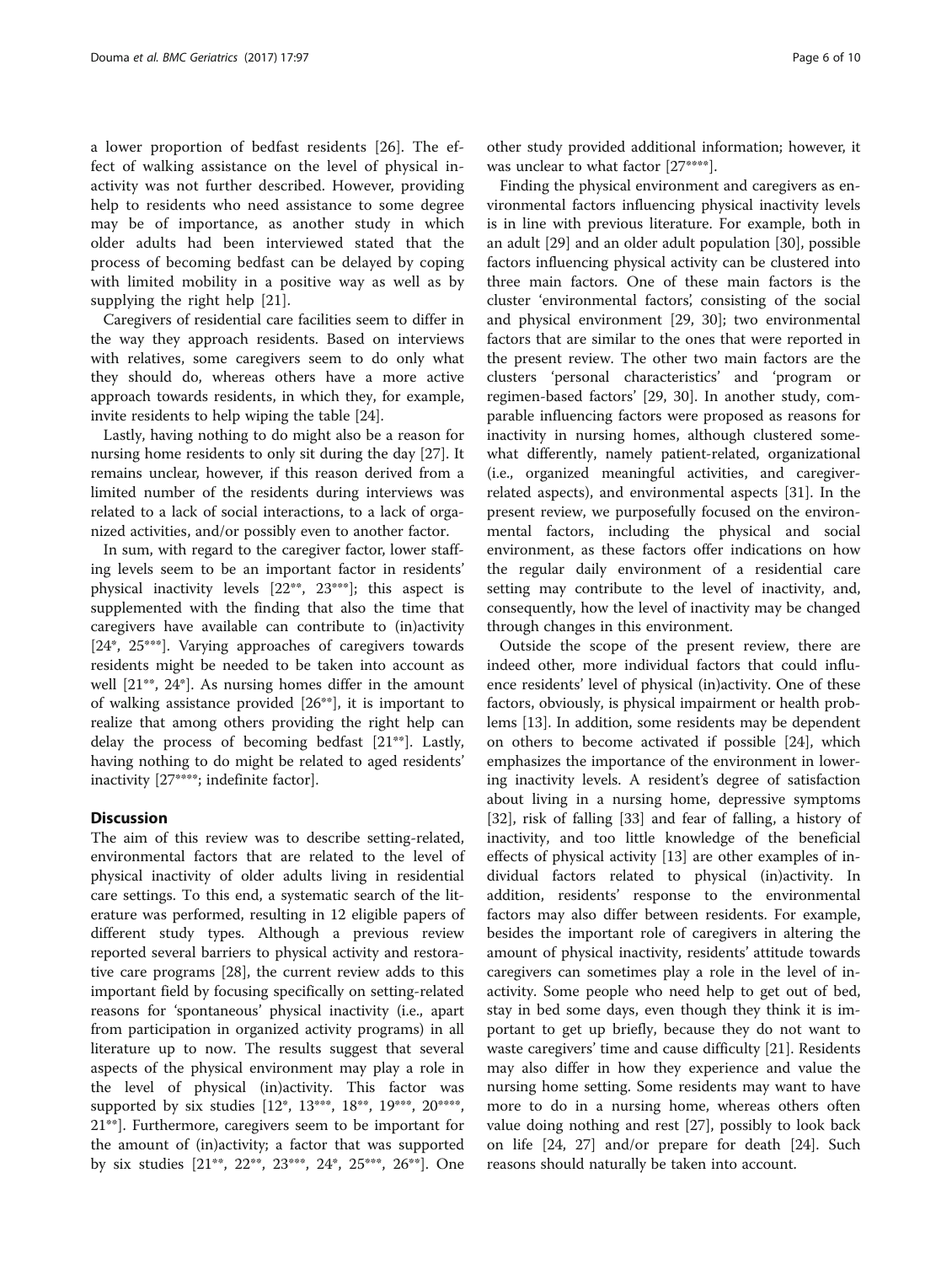Finally, also organizational aspects or a focus on activity in the care setting may play a role in (in)activity. For example, the relationship between the environment and activity participation may be influenced by the number of available organized activity programs [[12\]](#page-9-0). In addition, for example, the found relationship between a physical therapy room in the environment and a higher number of residents that walk to their meals might co-occur with an emphasis on activity. A combination of several factors, including organizational aspects, may contribute to physical activity in residential care settings [[12\]](#page-9-0). Most activities in a nursing home may be organized for the more active residents [[34\]](#page-9-0). We argue that the focus should be particularly on those residents who are more inactive and less able to initiate activities by themselves, and offer them activities that they enjoy participating in.

## Study strengths and limitations

A few aspects should be taken into account in the interpretation of the results. In the present review, only inactivity and its synonyms were used as key words for the search, not activity and related synonyms. Even though this choice was made deliberately since the focus of this review was especially on setting-related influences on inactivity in residential care settings because of its detrimental effects, it is possible that some studies were missed due to this decision. This may be especially the case for studies that focus on factors that influence activity levels; however, some of the included studies also provided insight into factors that are related to residents' activity levels. Another aspect to consider relates to this review's focus on 'spontaneous' physical (in) activity, as compared to activity due to participation in organized activities. However, the environment may influence presumably more planned/organized activities as well (e.g., swimming and aerobics) [[12\]](#page-9-0). Furthermore, it should be noted that a decrease in inactivity does not always necessarily imply an increase in locomotion, but may also lead to more interpersonal behavior (also including receiving assistance from staff and participating in organized activity [\[19](#page-9-0)]).

A strength of this review is that it excluded studies that examined only participants with specific diseases such as dementia, or an inability to be physically active. By doing so, the focus could be on environmental factors that are related to (in)activity, rather than possible disease- or inability-related reasons for inactivity. However, some of the included studies even excluded people with cognitive impairment [\[13](#page-9-0)], or those with a certain level of cognitive impairment [[26\]](#page-9-0) for at least one measure. One could therefore question if the described influencing factors might apply to inactivity levels of nursing home residents in general, as by the time of nursing home admission, nearly 50% of older people

already have dementia [\[35\]](#page-9-0), and residents with dementia might have different levels of inactivity than residents without dementia (see [[5\]](#page-9-0)). However, many of the included studies did not seem to exclude residents with dementia or other specific diseases, and one study [[24](#page-9-0)] even described only residents with cognitive and physical disabilities (not all with dementia) (E. Ericson-Lidman, personal communication, January 15, 2016). Furthermore, as physical limitations were no exclusion criterion, and, in addition, one of the included studies reckoned not having medical acuity data as a limitation [[23\]](#page-9-0), it should even be taken into consideration that physical conditions may still have played some role in the role of the environment in inactivity levels. Indeed, as older adults in residential care settings (especially men [\[36](#page-9-0)]) may have worsened physical function compared to their community-dwelling counterparts [\[37\]](#page-9-0), the settingrelated factors reported in this review may be considered additional, not completely isolated factors related to physical inactivity. This may however strengthen the generalizability of the findings. All this considered, with regard to the included residents, the present review is expected to provide a representative overview of environmental factors related to inactivity of aged residents of residential care settings.

This review is limited by the fact that only 12 studies of influences on physical inactivity were included. Most of these studies had a qualitative design ( $n = 6$ ), followed by a quantitative non-randomized design  $(n = 3)$ , a quantitative descriptive design  $(n = 2)$ , and a mixed methods design (qualitative and quantitative descriptive;  $n = 1$ ). As the studies vary in their ways of collecting data, also the source of data included in the results section of this review differed. From some studies, observation data was used [\[22](#page-9-0), [23](#page-9-0)], from others information reported by older adults [\[13](#page-9-0), [20](#page-9-0), [21](#page-9-0), [27](#page-9-0)], or by other persons about older adults [[12](#page-9-0), [23](#page-9-0), [25\]](#page-9-0), and from still other studies data derived from a combination of several sources was used [[18, 19, 26\]](#page-9-0). On the one hand, this difference in data collection may strengthen the evidence, because similar findings were observed at least to some extent over these diverse studies. This seems to be true also for findings in various housing providers: similar findings with regard to specific environmental features were done in nursing home and assisted living facility settings, and, even though the influence of staffing level was found specifically in two nursing home studies, the importance of caregivers' time was reported in residential care facilities and special housing facilities. It may hereby be of interest that the factor 'influence of staffing levels' was based on more objective, quantitative, data, whereas the factor 'influence of caregivers' time' arose from interview data. On the other hand, the small number of studies that were mainly conducted in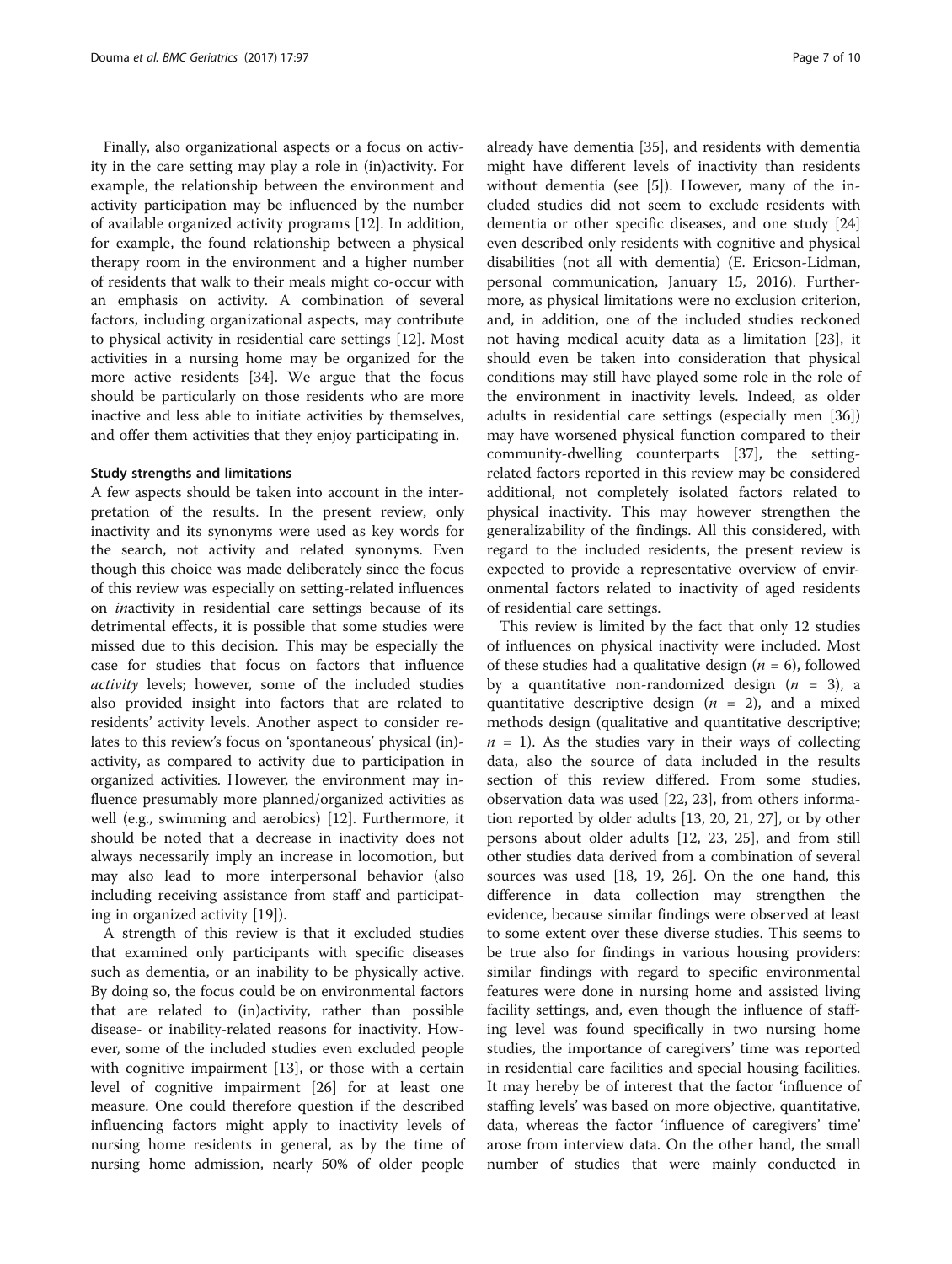<span id="page-8-0"></span>nursing home settings (as compared to e.g., assisted living facilities), the mainly qualitative methods, the limitation that only two studies scored 100% based on the quality assessment, the fact that most ( $n = 11$ ) studies were from the U.S. or European countries, and also the finite controlling for possible confounders, make it important to interpret the results of this review study with caution. However, the results could incite experimental studies in which one of the described environmental factors is adjusted, while controlling for possible confounders, and examine the effect on the level of inactivity of aged residents.

Another limitation of this review could be that some of the included studies are rather old. One might argue that residents of care institutions are more active now, because there is more focus on activity programs in nursing homes [[34\]](#page-9-0), and that, therefore, reasons for inactivity in earlier years are now less relevant. However, passivity is not only reported in older studies [[19,](#page-9-0) [38](#page-10-0)]; more recent studies also show high levels of inactivity [\[11](#page-9-0), [18, 31](#page-9-0)]. As suggested elsewhere, it seems that the daily life of nursing home residents is still quite similar to the way it was decades ago [[34\]](#page-9-0). We therefore argue that possible factors related to physical inactivity levels in earlier years can still be important nowadays.

#### Recommendations

Based on the findings of the present review, encouraging aged residents of residential care settings to reduce inactivity by means of the environment could start with adjusting the physical environment in such a way that it better fits the competencies of the residents, improving accessibility and comfort (e.g., wider corridors with places to sit and larger elevator dimensions), enhancing safety (e.g., adding call buttons in the rooms of residents, good handrails in the corridors, and carpet as floor covering), improving the aesthetics (e.g., adding plants and artwork), adding relevant equipment, and possibly adding features such as a garden. In addition, residential care settings should have a sufficiently high staffing level. As caregivers' available time seems to be of influence to decrease residents' inactivity, if a higher number of staff is not possible financially, volunteers, visiting family, or other employees could be encouraged to, for example, go for a walk with the residents. The amount of help, but also a positive and activating attitude may be important to increase activity levels. Caregivers can motivate residents who are too inactive to decrease their inactivity levels, for example, by asking them to help with small household chores. As these recommendations are based on mainly qualitative studies of varying assessed quality, these hypotheses need to be examined in further intervention studies in order to determine if the changes indeed decrease physical inactivity in residential care settings.

It would be of interest to examine if the extent to which above-mentioned factors play a role differs for residents with different functional abilities, as this characteristic varied between participants in the included studies in this review. For example, the amount of assistance caregivers provide might be more important for more dependent residents. Increased understanding with regard to such aspects may be of even more importance because of the current trend for older adults to live independently longer, likely leading to lower functional ability levels in residential care settings. Furthermore, as caregiver-related factors accounted for about half of the information available on setting-related influences, it would be worthwhile to examine caregivers' perspectives on residents' physical inactivity. For example, caregivers' fear of falling of older residents with dementia appears to be related to restraint use or activity restrictions [\[39](#page-10-0)]. The authors of that study suggest that it is important to take such fear into account when trying to optimize the use of these restrictions. However, in general little research seems to be conducted in the area of caregivers' perspectives related to inactivity. Both the views of caregivers and the earlier-mentioned personal and organizational factors should preferably be taken into account when aiming to improve activity levels.

# Conclusions

Inactivity levels in residential care settings may be reduced by means of improving several features of the physical environment and with the help of caregivers. Intervention studies could be performed in order to gain more insight into causal effects of improving setting-related factors on physical inactivity of aged residents.

# Additional files

[Additional file 1:](dx.doi.org/10.1186/s12877-017-0487-3) "Search terms for review 'Setting-related influences on physical inactivity of older adults in residential care settings: a review'". It includes the search terms for the PubMed, PsychINFO, Embase, Cinahl, and Cochrane databases. (DOCX 20 kb)

[Additional file 2: Table S1.](dx.doi.org/10.1186/s12877-017-0487-3) "Study Characteristics of Included Studies on Residential-Care-Setting-Related Factors Related to Physical Inactivity of Aged Residents". It includes the study characteristics of the included studies, including their assessed quality. (XLSX 16 kb)

#### Acknowledgements

We thank Roos Meijer-van Dun for her help with the studies' quality assessment.

#### Funding

This review was funded by the Ambient Assisted Living Joint Programme (no further role).

# Availability of data and materials

Not applicable.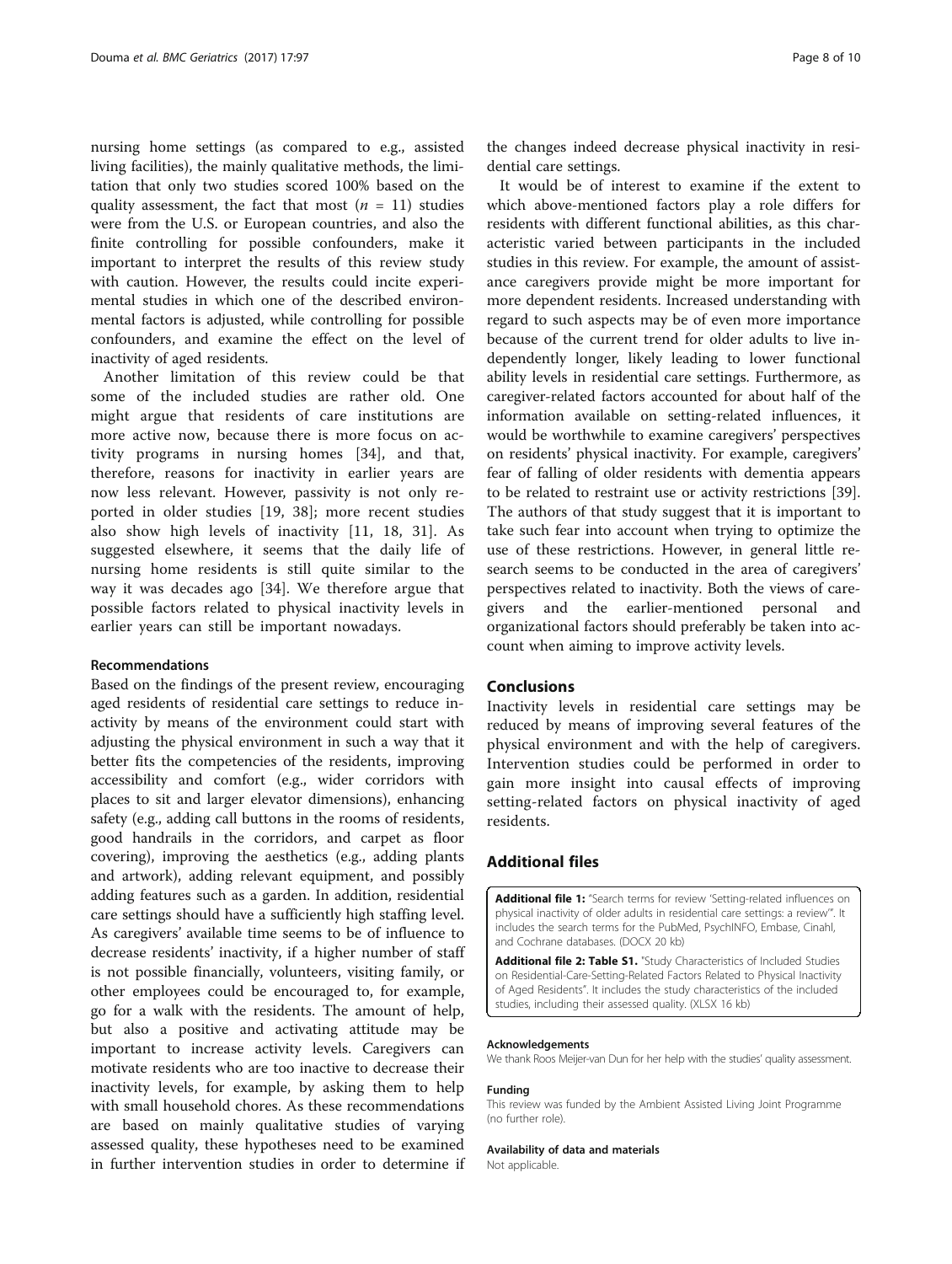#### <span id="page-9-0"></span>Authors' contributions

JGD and EJAS designed the review. JGD and GE evaluated the references for the inclusion or exclusion of the papers. JGD and RECSM (see Acknowledgements) assessed the quality of the studies. JGD, KMV and EJAS wrote the manuscript. MHS and RHMG provided critical feedback on the manuscript. All authors read and approved the final manuscript.

#### Authors' information

Not applicable.

#### Competing interests

The authors declare that they have no competing interests.

#### Consent for publication

Not applicable.

#### Ethics approval and consent to participate

Not applicable.

# Publisher's Note

Springer Nature remains neutral with regard to jurisdictional claims in published maps and institutional affiliations.

#### Author details

<sup>1</sup>Clinical Neuropsychology, Vrije Universiteit Amsterdam, Van der Boechorststraat 1, 1081 BT Amsterdam, the Netherlands. <sup>2</sup>Industrial Design Engineering, TU Delft, Landbergstraat 15, 2628 CE Delft, the Netherlands. <sup>3</sup>Department of Neuroscience, Erasmus MC, Dr. Molewaterplein 50, 3015 GE Rotterdam, the Netherlands. <sup>4</sup>Center for Human Movement Sciences, University of Groningen, Antonius Deusinglaan 1, 9713 AV Groningen, the Netherlands. <sup>5</sup>Present address: Philadelphia Care Foundation, Amersfoort, the **Netherlands** 

#### Received: 14 August 2016 Accepted: 19 April 2017 Published online: 28 April 2017

#### References

- 1. Kohl HW 3rd, Craig CL, Lambert EV, Inoue S, Alkandari JR, Leetongin G, Kahlmeier S. The pandemic of physical inactivity: global action for public health. Lancet. 2012;380:294–305.
- 2. National Center for Health Statistics: Health, United States, 2009: with special feature on medical technology. 2010. [https://www.cdc.gov/nchs/data/hus/](https://www.cdc.gov/nchs/data/hus/hus09.pdf) [hus09.pdf](https://www.cdc.gov/nchs/data/hus/hus09.pdf). Accessed 21 Apr 2017.
- 3. Harvey JA, Chastin SFM, Skelton DA. How sedentary are older people? A systematic review of the amount of sedentary behavior. J Aging Phys Act. 2015;23:471–87.
- 4. Vogel T, Brechat PH, Leprêtre PM, Kaltenbach G, Berthel M, Lonsdorfer J. Health benefits of physical activity in older patients: a review. Int J Clin Pract. 2009;63:303–20.
- 5. Volkers KM, Scherder EJA. Impoverished environment, cognition, aging and dementia. Rev Neurosci. 2011;22:259–66.
- Marshall SC, Berg K. Cessation of exercise in the institutionalized elderly: effects on physical function. Physiother Can. 2010;62:254–60.
- 7. Cecchini M, Sassi F, Lauer JA, Lee YY, Guajardo-Barron V, Chisholm D. Tackling of unhealthy diets, physical inactivity, and obesity: health effects and cost-effectiveness. Lancet. 2010;376:1775–84.
- Lee IM, Shiroma EJ, Lobelo F, Puska P, Blair SN, Katzmarzyk PT. Effect of physical inactivity on major non-communicable diseases worldwide: an analysis of burden of disease and life expectancy. Lancet. 2012;380:219–29.
- Reynolds V, Marriott F, Shawkat F, Eggerman M, Nikolaou V. Heart-rate variation, age, and behaviour in elderly women. Ann Hum Biol. 1989;16: 265–73.
- 10. Koltyn KF. The association between physical activity and quality of life in older women. Womens Health Issues. 2001;11:471–80.
- 11. Egerton T, Brauer SG. Temporal characteristics of habitual physical activity periods among older adults. J Phys Act Health. 2009;6:644–50.
- 12. Joseph A, Zimring C, Harris-Kojetin L, Kiefer K. Presence and visibility of outdoor and indoor physical activity features and participation in physical activity among older adults in retirement communities. J Hous Elderly. 2006; 19:141–65.
- 13. Chen YM. Perceived barriers to physical activity among older adults residing in long-term care institutions. J Clin Nurs. 2010;19:432–9.
- 14. Michalik C, Matusik P, Nowak J, Chmielowska K, Tomaszewski KA, Parnicka A, et al. Heart failure, comorbidities, and polypharmacy among elderly nursing home residents. Pol Arch Med Wewn. 2013;123:170–5.
- 15. Onder G, Liperoti R, Fialova D, Topinkova E, Tosato M, Danese P, et al. Polypharmacy in nursing home in Europe: results from the SHELTER study. J Gerontol A Biol Sci Med Sci. 2012;67:698–704.
- 16. Plooij B, Scherder EJA, Eggermont LHP. Physical inactivity in aging and dementia: a review of its relationship to pain. J Clin Nurs. 2012;21:3002–8.
- 17. Pluye P, Robert E, Cargo M, Bartlett G, O'Cathain A, Griffiths F, et al. Proposal: a mixed methods appraisal tool for systematic mixed studies reviews. 2011.<http://mixedmethodsappraisaltoolpublic.pbworks.com>. Archived by WebCite® at [http://www.webcitation.org/5tTRTc9yJ.](http://www.webcitation.org/5tTRTc9yJ) Accessed 24 Nov 2016.
- 18. Pomeroy SH, Scherer Y, Runkawatt V, Iamsumang W, Lindemann J, Resnick B. Person-environment fit and functioning among older adults in a longterm care setting. Geriatr Nurs. 2011;32:368–78.
- 19. Moos RH, David TG, Lemke S, Postle E. Coping with an intra-institutional relocation: changes in resident and staff behavior patterns. Gerontologist. 1984;24:495–502.
- 20. Lu Z, Rodiek SD, Shepley MM, Duffy M. Influences of physical environment on corridor walking among assisted living residents: findings from focus group discussions. J Appl Gerontol. 2011;30:463–84.
- 21. Zegelin A. 'Tied down' The process of becoming bedridden through gradual local confinement. J Clin Nurs. 2008;17:2294–301.
- 22. Shore BA, Lerman DC, Smith RG, Iwata BA, DeLeon IG. Direct assessment of quality of care in a geriatric nursing home. J Appl Behav Anal. 1995;28:435–48.
- 23. Bates-Jensen BM, Schnelle JF, Alessi CA, Al-Samarrai NR, Levy-Storms L. The effects of staffing on in-bed times of nursing home residents. J Am Geriatr Soc. 2004;52:931–8.
- 24. Ericson-Lidman E, Renström AS, Åhlin J, Strandberg G. Relatives' perceptions of residents' life in a municipal care facility for older people with a focus on quality of life and care environment. Int J Older People Nurs. 2015;10:160–9.
- 25. Häggström E, Kihlgren A, Kihlgren M, Sörlie V. Relatives' struggle for an improved and more just care for older people in community care. J Clin Nurs. 2007;16:1749–57.
- 26. Bates-Jensen BM, Alessi CA, Cadogan M, Levy-Storms L, Jorge J, Yoshii J, et al. The Minimum Data Set bedfast quality indicator: differences among nursing homes. Nurs Res. 2004;53:260–72.
- 27. Wadensten B. Life situation and daily life in a nursing home as described by nursing home residents in Sweden. Int J Older People Nurs. 2007;2:180–8.
- Benjamin K, Edwards N, Ploeg J, Legault F. Barriers to physical activity and restorative care for residents in long-term care: a review of the literature. J Aging Phys Act. 2014;22:154–65.
- 29. King AC, Blair SN, Bild DE, Dishman RK, Dubbert PM, Marcus BH, et al. Determinants of physical activity and interventions in adults. Med Sci Sports Exerc. 1992;24(Suppl):S221–36.
- 30. King AC. Interventions to promote physical activity by older adults. J Gerontol A Biol Sci Med Sci. 2001;56(Suppl 2):36–46.
- 31. Den Ouden M, Bleijlevens MHC, Meijers JMM, Zwakhalen SMG, Braun SM, Tan FES, et al. Daily (in)activities of nursing home residents in their wards: an observation study. J Am Med Dir Assoc. 2015;16:963–8.
- 32. Ruuskanen JM, Parkatti T. Physical activity and related factors among nursing home residents. J Am Geriatr Soc. 1994;42:987–91.
- 33. MacRae PG, Schnelle JF, Simmons SF, Ouslander JG. Physical activity levels of ambulatory nursing home residents. J Aging Phys Act. 1996;4:264–78.
- 34. Ice GH. Daily life in a nursing home: has it changed in 25 years? J Aging Stud. 2002;16:345–59.
- 35. Magaziner J, German P, Zimmerman SI, Hebel JR, Burton L, Gruber-Baldini AL, et al. The prevalence of dementia in a statewide sample of new nursing home admissions aged 65 and older: diagnosis by expert panel. Gerontologist. 2000;40:663–72.
- 36. Król-Zielińska M, Kusy K, Zieliński J, Osiński W. Physical activity and functional fitness in institutionalized vs. independently living elderly: a comparison of 70-80-year-old city-dwellers. Arch Gerontol Geriatr. 2011; 53:e10–6.
- 37. Schroeder JM, Nau KL, Osness WH, Potteiger JA. A comparison of life satisfaction, functional ability, physical characteristics, and activity level among older adults in various living settings. J Aging Phys Act. 1998;6: 340–9.